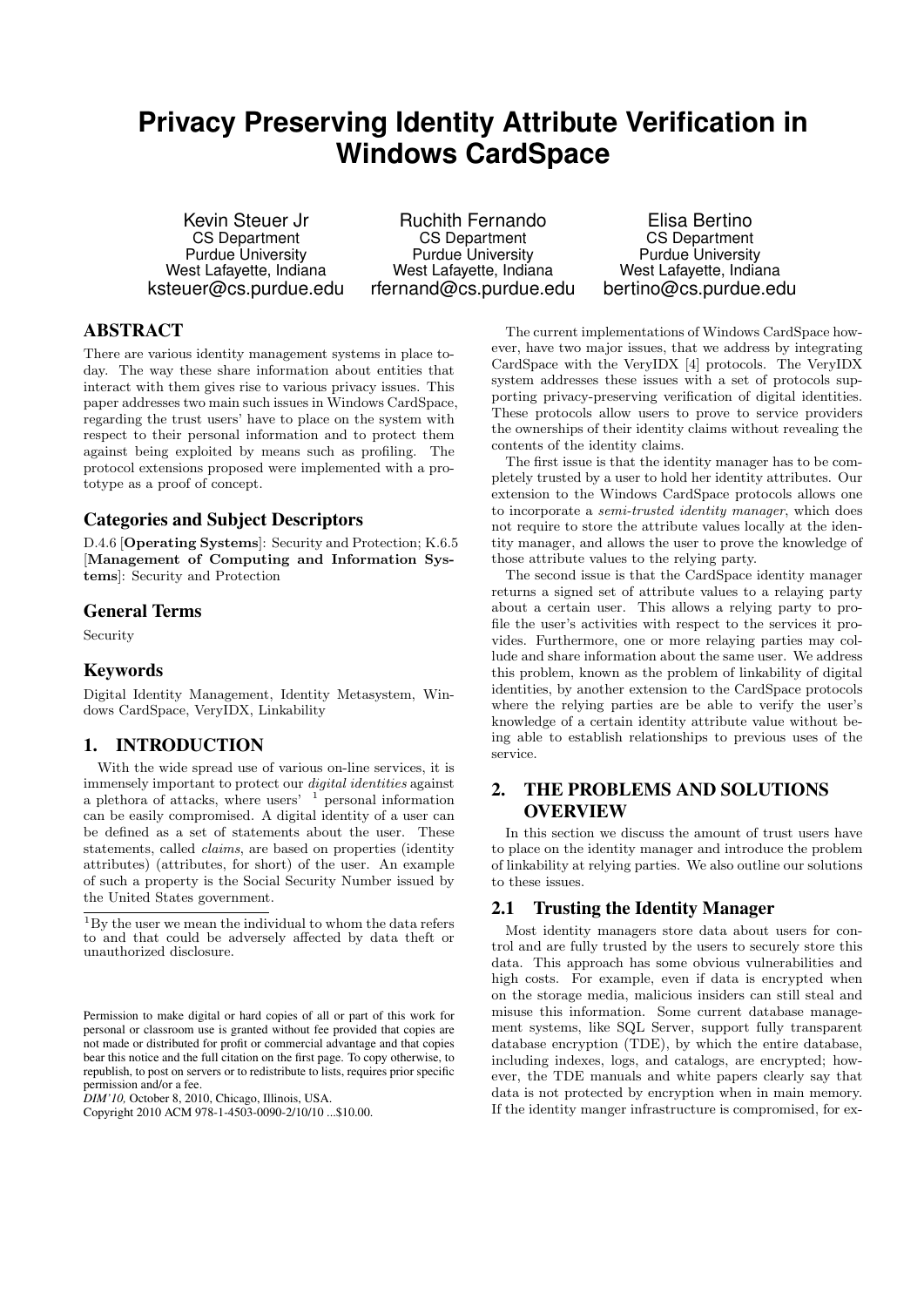ample by a rootkit or a Trojan inside the operating system, the memory can leak sensitive data.

It is important to notice that in many cases identity claims are simply needed to verify some information about a user. For example a relying party might want to know whether a user is a resident of a country. Therefore the attribute values that are used to derive the above information do not need to be available in clear to the relying party. It is sufficient that the derived information be available, or that the relying party be able to verify that the attributes verify certain conditions (for example,  $\text{age} > \text{than } 18$ ). Even though Windows CardSpace already supports claim derivation, the user is still forced to let the identity manager store all identity attribute values.

# 2.2 Linkability

In Windows Cardspace, the identity selector interface is designed to have a user naturally use the same information card with the same relying party each time. For example the card that was used to access a service once will be highlighted for the user to select if the user accesses the same service again. Therefore the relying party will receive consistent claim values about the user from the identity manager. These can be used to track the user's behavior and profile her within the relying party. Even though this can be avoided by the user using a different information card each time a service is accessed, it not practical to do so. Furthermore, relying parties can collude to match claim values and profile a user. We present a technique for generating the cryptographic commitments to address this linkability issue.

## 3. PRELIMINARY NOTIONS

In this section we introduce the necessary background information needed for the presentation of our protocols. We first review the Pedersen commitment scheme and then the Schnorr's protocol for ZKPK as described by Paci et al. [5].

#### 3.1 Pedersen commitment

The Pedersen Commitment scheme, first introduced in [6], is an unconditionally hiding and computationally binding commitment scheme that is based on the intractability of the discrete logarithm problem.<sup>2</sup>

#### Pedersen Commitment

#### Setup

A trusted third party  $\mathsf T$  chooses a finite cyclic group  $G$  of large prime order p so that the computational Diffie-Hellman problem<sup>3</sup> is hard in G. Write the group operation in G as multiplication. T chooses an element  $g \in G$  as a generator, and another element  $h \in G$  such that it is hard to find the discrete logarithm of h with respect to q, i.e., an integer  $\alpha$ such that  $h = g^{\alpha}$ . T may or may not know the number  $\alpha$ . T publishes  $G, p, q$  and h as the system's parameters.

#### Commit

The domain of committed values is the finite field  $\mathbb{F}_p$  of p elements, which can be represented as the set of integers  $\mathbb{F}_p = \{0, 1, \ldots, p-1\}.$  For a party U to commit a value  $x \in \mathbb{F}_p$ , it randomly chooses  $r \in \mathbb{F}_p$ , and computes the commitment  $c = g^x h^r \in G$ .

#### Open

U shows the values  $x$  and  $r$  to open a commitment  $c$ . The verifier checks whether  $c = g^x h^r$ .

# 3.2 Zero-knowledge proof of knowledge (ZKPK) protocol

In the Pedersen commitment scheme described above, a party U referred to as the prover, can convince the verifier, V, that U can open a commitment  $c = g^x h^r$ , without showing the values  $x$  and  $r$  in clear. Indeed, by following the zero-knowledge proof of knowledge (ZKPK) protocol below, V will learn nothing about the actual values of  $x$  and  $r$ . This ZKPK protocol, which works for Pedersen commitments, is an adapted version of the zero-knowledge proof protocol proposed by Schnorr [7].

#### Zero-knowledge proof of knowledge (Schnorr protocol)

As in the case of Pedersen commitment scheme, a trusted party  $\mathsf T$  generates public parameters  $G, p, g, h$ . A prover U who holds private knowledge of values  $x$  and  $r$  can convince a verifier V that U can open the Pedersen commitment  $c = g^x h^r$  as follows.

- 1. U randomly chooses  $y, s \in \mathbb{F}_p^*$ , and sends V the element  $d = g^y h^s \in G.$
- 2. V picks a random value  $e \in \mathbb{F}_p^*$ , and sends e as a challenge to U.
- 3. U sends  $u = y + ex, v = s + er$ , both in  $\mathbb{F}_p$ , to V.
- 4. V accepts the proof if and only if  $g^u h^v = d \cdot c^e$  in G.

### 4. PROPOSED EXTENSIONS

In this section we introduce a new type of information card, referred to as VeryIDX managed card (VMC). Such a card is used to convey claims of a special type, called strong claims. The VeryIDX managed cards are used in cases where the relying party expects the user to prove the knowledge of an attribute, and does not require to see the attribute in clear. The information that the user proves knowledge of is asserted by the identity manager. When using the VeryIDX managed card, the parties will carry out our Identity Attribute Verification Protocol. In what follows, we first present our extensions to the information card format and then our protocols. Finally, we describe how to address the linkability problem while proving knowledge using the above approach.

## 4.1 VeryIDX Managed Card

The VeryIDX managed card is structured as a conventional information card with the addition of a new element, referred to as SupportedStrongClaimV alues.

The SupportedStrongClaimV alues element is a collection of StrongClaimV alue elements each representing a strong claim. Each $StrongClaimValue$ , in turn, contains three elements: a commitment value  $c$ , a random value  $r$ , and an expiration date exp. c is a Pedersen commitment and is

<sup>&</sup>lt;sup>2</sup>Let G be a (multiplicatively written) cyclic group of order q and let g be a generator of G. The map  $\varphi : \mathbb{Z} \to G$ ,  $\varphi(n) =$  $g^n$  is a group homomorphism with kernel  $\mathbb{Z}_p$ . The problem of computing the inverse map of  $\varphi$  is called the *discrete* logarithm problem (DLP) to the base of g.

<sup>&</sup>lt;sup>3</sup>For a cyclic group G (written multiplicatively) of order q, with a generator  $g \in G$ , the Computational Diffie-Hellman Problem is the following problem: Given  $g^a$  and  $g^b$  for randomly-chosen secret  $a, b \in \{0, ..., q-1\}$ , compute  $g^{ab}$ .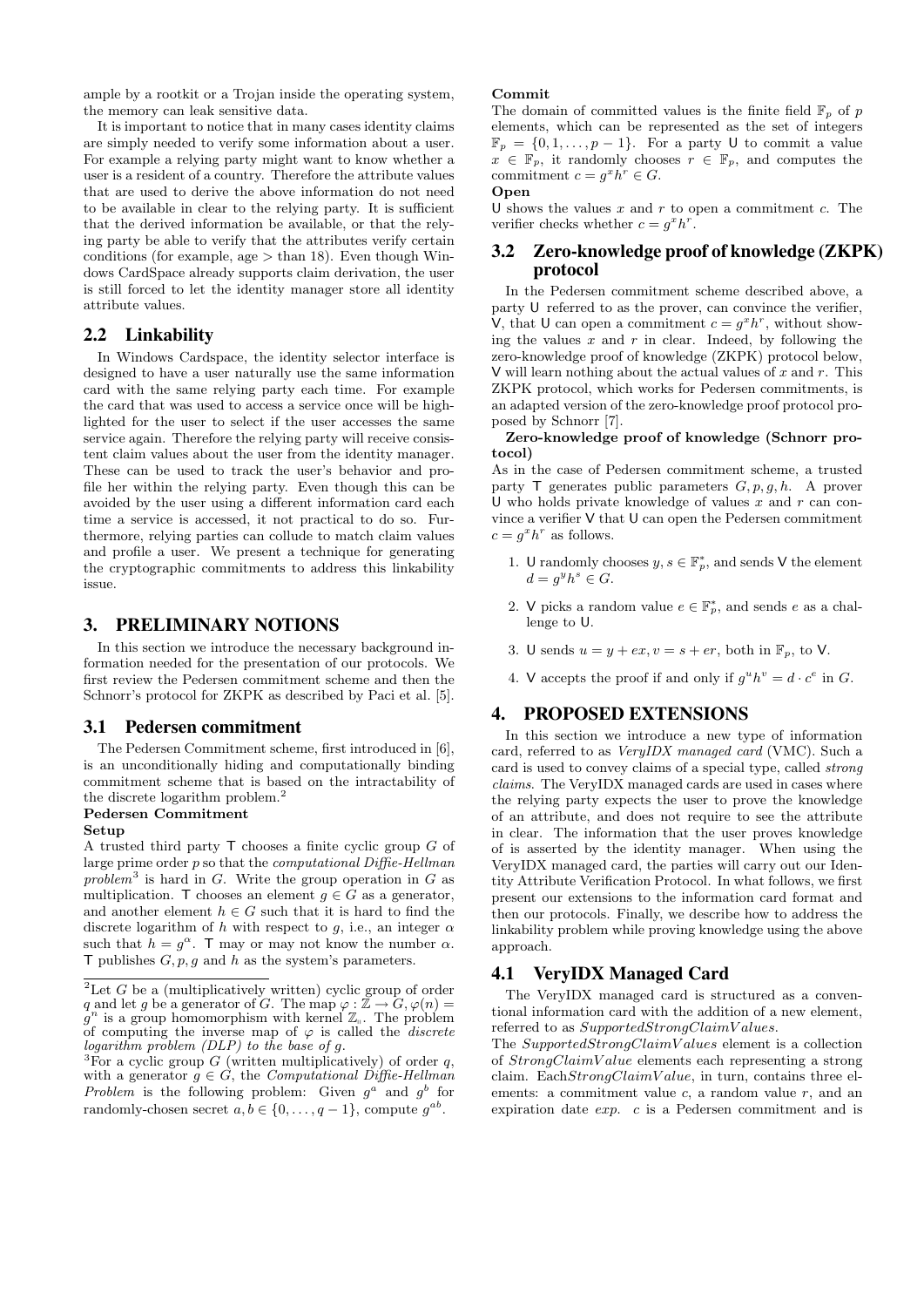

Figure 1: Identity Attribute Verifcation Protocol

generated using the attribute value  $x$  and a random value  $r$ by running the Commit protocol introduced in section 3.1. We assume that the identity manager forgets the two values  $x$  and  $r$  after the initial commitment generation leaving the random value  $r$  only known to the identity selector and attribute value  $x$  only known to the user. The commitment c is used at runtime to provide proof of knowledge of the claim value without the other parties learning any information about x or  $r$ . The expiration date,  $exp$ , is an optional parameter to allow the identity manager to invalidate the commitment after a given time period.

Suppose that identity manager IDM issues a VMC to user  $U$  who uses identity selector  $IS$ , containing a strong claim generated using an attribute value x. Let  $(G, p, g, h, K_{IDM_{Pub}})$ be the public parameters of IDM.  $K_{IDM_{Pub}}$  and is the public key of IDM and  $K_{IDM_{Priv}}$  is the corresponding private key.  $IDM$  generates a VMC containing a  $SupportedClaimType$ element that is a claim of type strong claim.

There is a corresponding StrongClaimV alue element within the SupportedStrongClaimV alues element. In Windows CardSpace, the SupportedClaimType elements are used to indicate the claim offerings supported by the information card. We refer to these objects as elements because they exist within the managed card's schema represented in XML [3]. The VMC is signed by  $K_{IDM_{Priv}}$ , that is, the private key of IDM. IS obtains the VMC, and verifies its authenticity and integrity using  $K_{IDM_{Pub}}$  and stores it in the local card store for U. In Windows CardSpace the local card store is assumed to be secure.

Example 4.1. Suppose an organization named VerifySSN provides a service to verify your SSN and picture ID in person and issue a VeryIDX managed card containing the associated commitment. Users with VeryIDX managed cards from VerifySSN can prove their United States resident status to relying parties while preserving their privacy and not revealing their actual SSN.

Table 1 shows the logical organization of the StrongClaim-Value records, securely stored in the identity selector's local card store, for strong claims related to the social security number and the AAA membership.

| StrongClaimValue |               |              |            |
|------------------|---------------|--------------|------------|
| tag              | commitment    | random value | expiration |
| <b>SSN</b>       | 7438726487979 | 329798493827 | 1/1/2011   |
| AAA ID           | 9863214562558 | 889587963452 | 1/1/2011   |

Table 1: Sample StrongClaimValues

### 4.2 Verification of Strong Claims

A user requesting a service from a relying party can prove knowledge of the strong claim attribute values contained in a VMC. Verification of strong claims is divided into three main phases. Figure 1 summarizes the steps in these phases.

- 1. Requesting a service that requires a strong claim.
- 2. Obtaining a token from the identity manager.
- 3. Providing proof of knowledge of strong claim values to the relying party.

#### *Strong claim verification request*

This phase starts when a user makes a request to a relying party providing some service. To use the service the relying party has a requirement to verify a set of strong claims. The relying party's claim requirements are conveyed the user's identity selector. The user's identity selector queries the local card store for possible matches and presents the user an interface to select the appropriate VMC containing the set of matching claims.

#### *Obtaining a token from the identity manager*

Once a user selects the appropriate VeryIDX managed card, the identity selector may prompt the user for the authentication credentials of the card. The identity selector sends the authentication information and the relying party's public key  $(K_{RP_{Pub}})$  to the identity manager. For each strong claim the identity manager verifies its corresponding expiration date. If the value has expired the transaction is dropped and the user needs to obtain a new VMC or use another card. If the authentication and expiration verification succeeds, the identity manager constructs a response which contains a token for the relying party. This token is encrypted using the  $k_{RP_{Pub}}$  and signed by  $K_{IDM_{Priv}}$  so that the token cannot be modified in transit. The token contains all the information requested by the relying party. For each strong claim, the identity manager includes in the token the Pedersen commitment value c. The response is sent to the user's identity selector which then removes the token and forwards it to the relying party.

#### *ZKPK with relying party*

When the relying party receives the token from the user's identity selector, the token is decrypted using the relying party's private key and its authenticity and integrity is verified using  $K_{IDM_{Pub}}$ . The relying party checks that all required regular claim values are available. Then for each strong claim commitment value, the ZKPK protocol is carried out with the identity selector. For ZKPK the identity selector uses attibute values which are only known to the user and random values associated with the commitment which are located in the VeryIDX managed card. If the proof succeeds, the user is granted service.